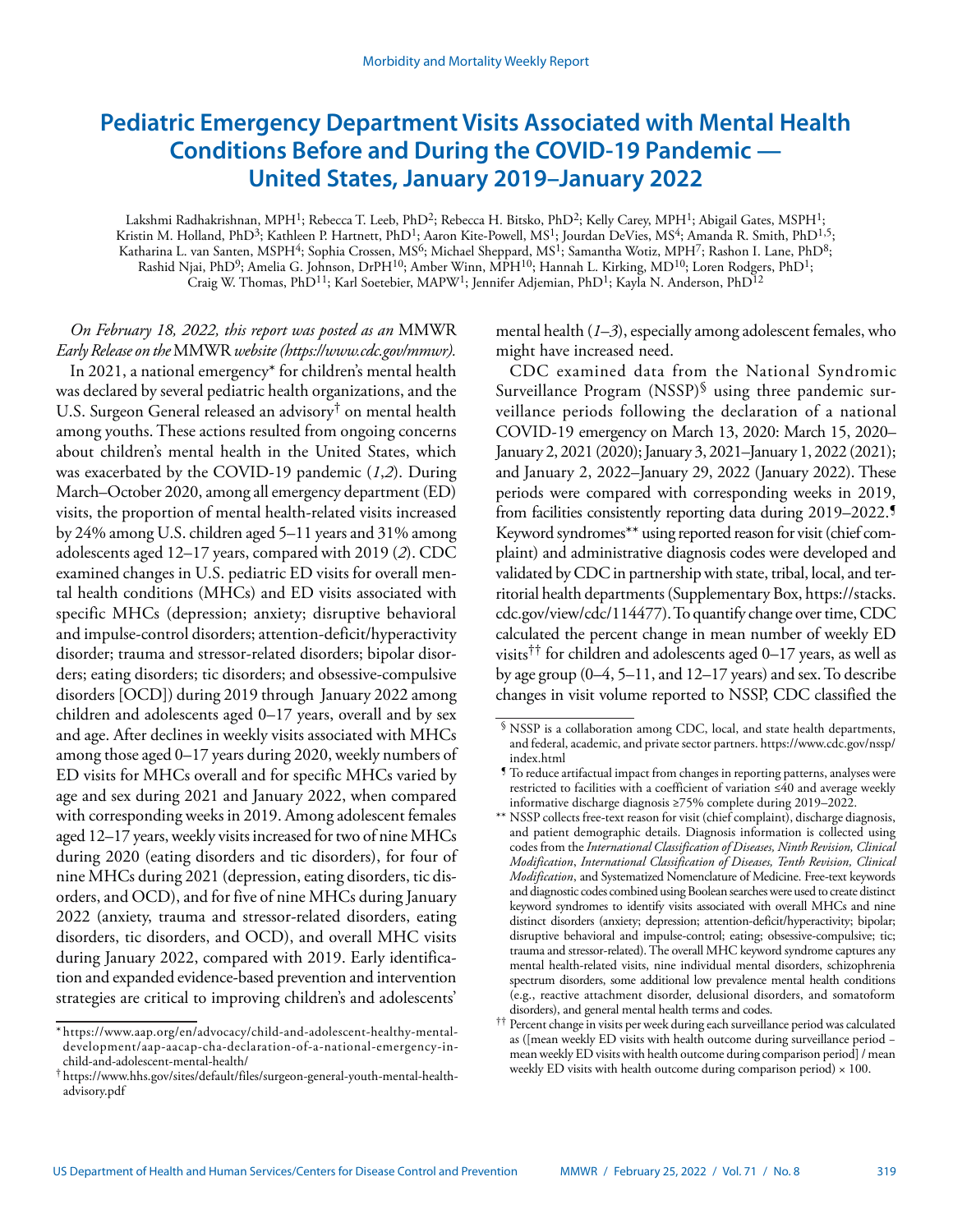percent change in visits as decreasing (less than a −10% change), stable (−10% to 10% change), or increasing >10% change). Visit ratios (VRs)§§ with 95% CIs were calculated; CIs that excluded 1 were considered statistically significant. Analyses were conducted using R software (version 4.1.2; R Foundation). This activity was reviewed by CDC and was conducted consistent with applicable federal law and CDC policy.<sup>11</sup>

Average weekly visits for overall MHCs\*\*\* among all children and adolescents (aged 0–17 years) decreased during 2020 (–27%) and were stable during 2021 (–8%) and January 2022 (–5%) compared with 2019, with differences by sex (Figure 1) (Supplementary Table, [https://stacks.cdc.gov/view/](https://stacks.cdc.gov/view/cdc/114477) [cdc/114477](https://stacks.cdc.gov/view/cdc/114477)). However, visits for overall MHCs among all children and adolescents accounted for a larger proportion of all pediatric visits during 2020, 2021, and January 2022 than during 2019, with variation by age group and MHC. By age group and sex, female adolescents aged 12–17 years accounted for the largest increases in the number and proportion of visits for overall MHCs and specific MHCs during all periods compared with 2019 (Supplementary Figure 1, [https://stacks.](https://stacks.cdc.gov/view/cdc/114477) [cdc.gov/view/cdc/114477](https://stacks.cdc.gov/view/cdc/114477)). The number of weekly visits for overall MHCs and specific MHCs mostly decreased for males aged 0–17 years and for children aged 0–4 and 5–11 years across surveillance periods; the proportion of ED visits for males and younger children varied by MHCs and surveillance period (Supplementary Table; [https://stacks.cdc.gov/view/](https://stacks.cdc.gov/view/cdc/114477) [cdc/114477\)](https://stacks.cdc.gov/view/cdc/114477) (Supplementary Figure 2, [https://stacks.cdc.gov/](https://stacks.cdc.gov/view/cdc/114477) [view/cdc/114477\)](https://stacks.cdc.gov/view/cdc/114477). The volume of visits was low for overall MHCs and for specific MHCs among children aged 0–4 years.

With regard to specific MHCs, weekly visits for tic disorders among girls aged 5–11 years increased during 2020, 2021, and in January 2022, compared with 2019, as did the proportion of visits for tic disorders (VR = 3.04, 2.03, and 2.16, respectively); this pattern was not found among children aged 5–11 years overall or among boys within this age group (Supplementary Table, [https://stacks.cdc.gov/view/cdc/114477\)](https://stacks.cdc.gov/view/cdc/114477) (Supplementary Figure 2,<https://stacks.cdc.gov/view/cdc/114477>).

Among adolescents aged 12–17 years, weekly visits increased among females for two of nine MHCs in 2020 (eating and tic disorders); four of nine MHCs during 2021 (depression, eating andtic disorders, and OCD); and five of nine MHCs during January 2022 (anxiety, trauma and stressor-related, eating and tic disorders, and OCD) and overall MHC visits during January 2022, compared with 2019 (Figure 1) (Figure 2) (Supplementary Table, [https://stacks.cdc.gov/view/](https://stacks.cdc.gov/view/cdc/114477) [cdc/114477](https://stacks.cdc.gov/view/cdc/114477)) (Supplementary Figure 1, [https://stacks.cdc.gov/](https://stacks.cdc.gov/view/cdc/114477) [view/cdc/114477](https://stacks.cdc.gov/view/cdc/114477)). Whereas the proportion of visits varied by MHC and surveillance period compared with 2019, the proportion of visits for eating disorders among adolescent females increased during 2020, 2021, and January 2022 (VR = 1.95, 2.29, and 1.99, respectively) as did those for tic disorders (VR = 3.65, 3.94, and 2.96 respectively).

### **Discussion**

Following declines in weekly visits associated with MHCs among children and adolescents aged 0–17 years, during 2020 compared with 2019, weekly ED visits for MHCs overall and for specific MHCs varied by age and sex during 2021 and in January 2022. The current trends in the number and proportion of MHC-related ED visits, along with previous research (*1*,*2*,*4*–*8*), indicate that the mental health effects of the pandemic might be particularly high among adolescent girls.

Increases in weekly visits for eating and tic disorders for females, and particularly among adolescent females aged 12–17 years during 2020, 2021, and in January 2022, could represent an overall increase in distress among females during the pandemic. Both eating and tic disorders can co-occur with anxiety, depression, and OCD (*1*,*4*–*7*). Eating disorders can be triggered by pandemic-related risk factors (e.g., lack of structure in daily routine, emotional distress, and changes in food availability) or exacerbated by reduced access to mental health care during the pandemic (*4*,*5*). Increases in visits for tic disorders among adolescent females are atypical; tic disorders usually begin earlier in childhood and are more prevalent among males (*6*,*7*). Stress of the pandemic or exposure to severe tics, highlighted on social media platforms, might be associated with increases in visits with tics and tic-like behavior among adolescent females (*6*). In general, the number of MHC-related visits decreased for adolescent males aged 12–17 years during 2020, 2021, and in January 2022, but there was variation in the proportion of MHCs of all ED visits by pandemic year and specific MHC. These sex differences might represent differences in need, recognition, and health care–seeking behavior.

 $$ \$  VRs = (ED visits with health outcome [surveillance period] / all ED visits [surveillance period]) / (ED visits with health outcome [comparison period] / all ED visits [comparison period]). Ratios >1 indicate a higher proportion of ED visits with the health outcome during the surveillance period than the comparison period; ratios <1 indicate a lower proportion during the comparison period than during the surveillance period; 95% CIs that exclude 1 were considered statistically significant. Female to male visit ratios = (proportion of ED visits with health outcome during surveillance period for females / proportion of ED visits with health outcome during surveillance period for males). These ratios do not include a temporal comparison. Ratios >1 indicate a higher proportion of ED visits with health outcome during the surveillance period for females compared with males.

<sup>¶¶</sup> 45 C.F.R. part 46.102(l)(2), 21 C.F.R. part 56; 42 U.S.C. Sect. 241(d); 5 U.S.C. Sect. 552a; 44 U.S.C. Sect. 3501 et seq

<sup>\*\*\*</sup> Overall MHCs keyword syndrome captures any mental health-related visit, nine individual mental disorders, schizophrenia spectrum disorders, some additional low prevalence mental health conditions (e.g., reactive attachment disorder, delusional disorders, and somatoform disorders), and general mental health terms and codes.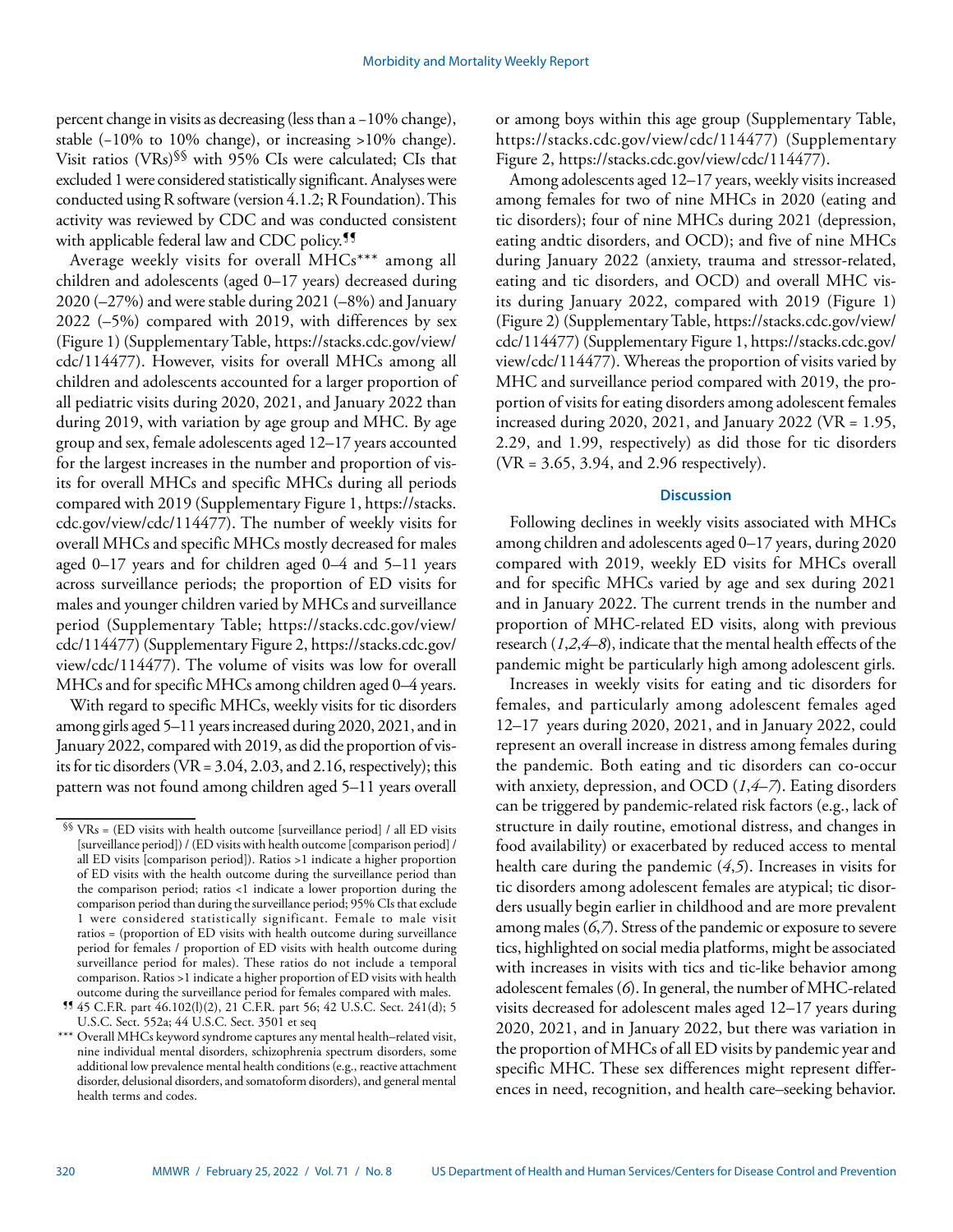



**Abbreviations:** ED = emergency department; ICD-9-CM = *International Classification of Diseases, Ninth Revision, Clinical Modification*; ICD-10-CM = *International Classification of Diseases, Tenth Revision, Clinical Modification*; MHC = mental health condition; NSSP = National Syndromic Surveillance Program; SNOMED = Systematized Nomenclature of Medicine.

\* NSSP receives anonymized medical record information from approximately 71% of nonfederal EDs nationwide. To reduce artifactual impact from changes in reporting patterns, analyses were restricted to facilities with more consistent reporting of more complete data (coefficient of variation ≤40 and average weekly informative discharge diagnosis ≥75% complete during 2019–2022).

† NSSP collects free-text reason for visit (chief complaint), discharge diagnosis, and patient demographic details. Diagnosis information is collected using ICD-9-CM, ICD-10-CM, and SNOMED codes. Free-text keywords and diagnostic codes combined using Boolean searches were used to create a keyword syndrome to identify visits associated with overall MHCs. This keyword syndrome includes visits related to nine distinct disorders (anxiety; depression; attention-deficit/hyperactivity; bipolar; disruptive behavioral and impulse-control; eating; obsessive-compulsive; tic; and trauma and stressor-related), schizophrenia spectrum disorders, some additional low prevalence MHCs (e.g., reactive attachment disorder, delusional disorders, or somatoform disorders), and general mental health terms and codes.

Systemic changes, such as increasing access to available tools††† and mental health services can improve emotional well-being during and after crises among children and adolescents (*3*).

EDs are often the access point of care for pediatric mental health emergencies. Declines in MHC-related visits during 2020 align with previous research (*2*), and with reported declines in overall volume of pediatric ED visits during the pandemic (*8*). During 2021 and January 2022, visits for overall MHCs were stable among children and adolescents aged 0–17 years but accounted for a larger proportion of all ED visits compared with 2019. Concerns about ED capacity and potential spread of COVID-19 might have contributed to a delay in seeking health care; thus, ED visits related to MHCs during the pandemic might underestimate the actual need and represent more severe presentations of MHCs than if earlier intervention and treatment were available (*5*).

The highly complex nature of individual experiences makes it difficult to identify a single reason for changes in MHCs during the pandemic. Although prolonged time at home could have increased familial support and identification of mental health care needs for some youths, it might have amplified adversities and stressors among others.<sup>§§§</sup> Exposure to adverse childhood experiences,¶¶¶ such as loss of parents and caregivers, increases in parental mental health challenges and substance use (*9*), and financial vulnerabilities\*\*\*\* might have been exacerbated by the pandemic and are associated with poor mental health outcomes among children and adolescents. As of June 2021, approximately 140,000 U.S. children and adolescents had lost parents and caregivers to COVID-19 (*10*). In addition,

<sup>§§§</sup> [https://www.aap.org/en/patient-care/family-snapshot-during](https://www.aap.org/en/patient-care/family-snapshot-during- the-covid-19-pandemic/)[the-covid-19-pandemic/](https://www.aap.org/en/patient-care/family-snapshot-during- the-covid-19-pandemic/)

<sup>¶¶¶</sup> <https://www.cdc.gov/violenceprevention/pdf/preventingACES.pdf>

<sup>\*\*\*\*</sup> [https://www.aap.org/en/patient-care/family-snapshot-during](https://www.aap.org/en/patient-care/family-snapshot-during-
the-covid-19-pandemic/the-financial-impact-of-the-pandemic-on-
families-with-children/)[the-covid-19-pandemic/the-financial-impact-of-the-pandemic-on](https://www.aap.org/en/patient-care/family-snapshot-during-
the-covid-19-pandemic/the-financial-impact-of-the-pandemic-on-
families-with-children/)[families-with-children/](https://www.aap.org/en/patient-care/family-snapshot-during-
the-covid-19-pandemic/the-financial-impact-of-the-pandemic-on-
families-with-children/)

<sup>†††</sup> <https://www.nap.edu/resource/other/dbasse/wellbeing-tools/interactive/>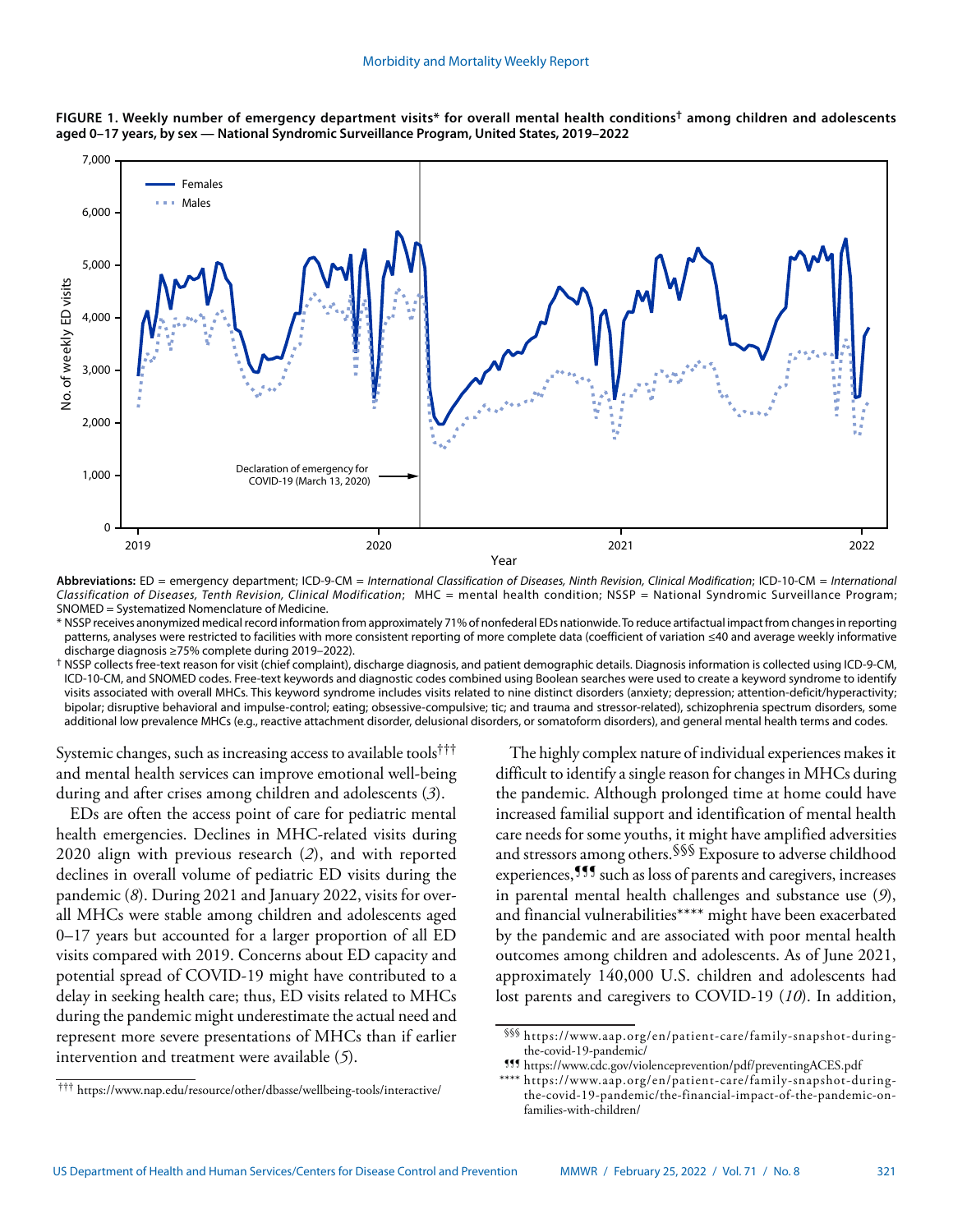



**Abbreviations:** ED = emergency department; ICD-9-CM = *International Classification of Diseases, Ninth Revision, Clinical Modification*; ICD-10-CM = *International Classification of Diseases, Tenth Revision, Clinical Modification*; NSSP = National Syndromic Surveillance Program; SNOMED = Systematized Nomenclature of Medicine. \* NSSP receives anonymized medical record information from approximately 71% of nonfederal EDs nationwide. To reduce artifactual impact from changes in reporting patterns, analyses were restricted to facilities with more consistent reporting of more complete data (coefficient of variation ≤40 and average weekly informative

discharge diagnosis ≥75% complete during 2019–2022). † NSSP collects free-text reason for visit (chief complaint), discharge diagnosis, and patient demographic details. Diagnosis information is collected using ICD-9-CM, ICD-10-CM, and SNOMED codes. Free-text keywords and diagnostic codes combined using Boolean searches were used to create a keyword syndrome to identify visits associated with eating and tic disorders.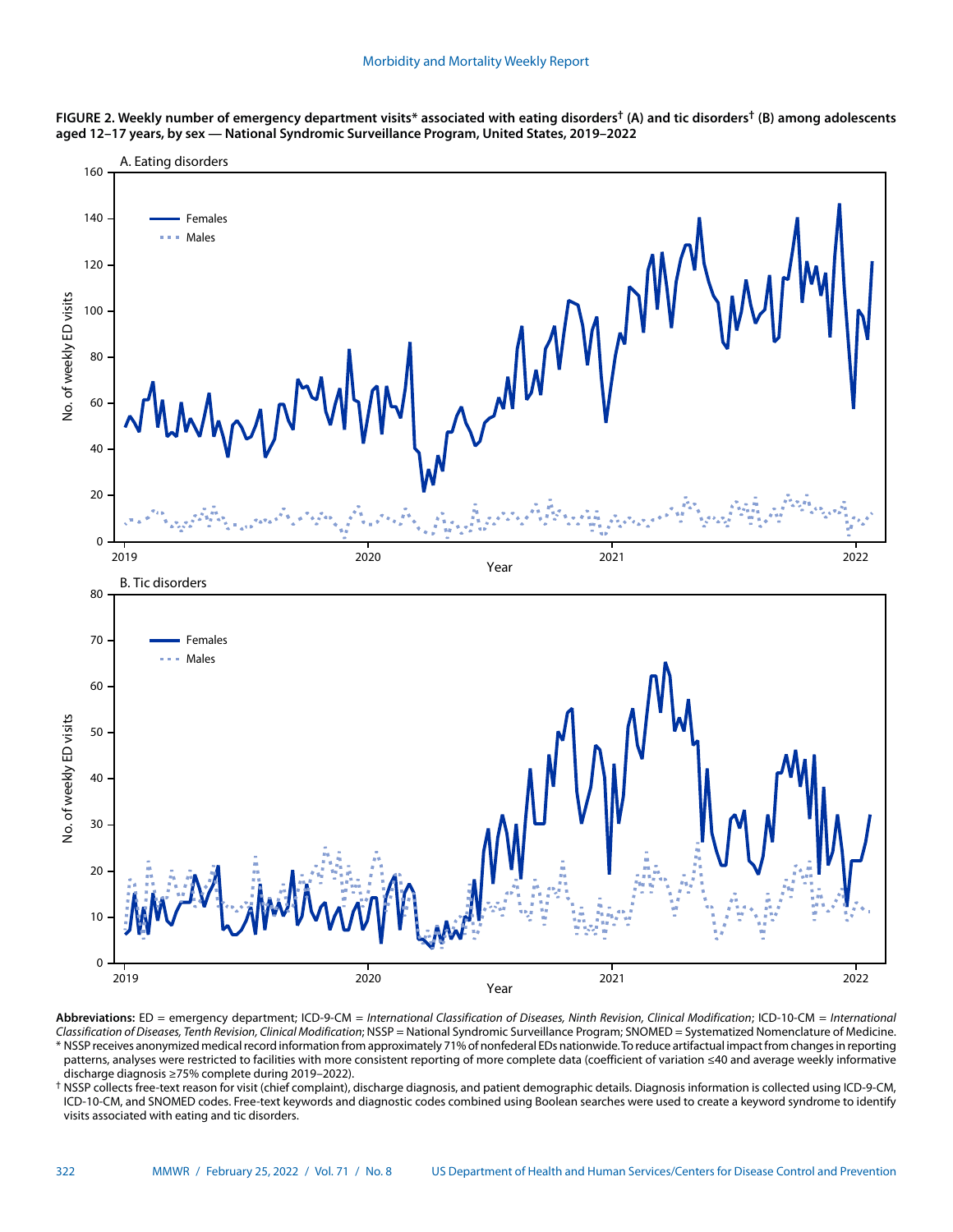the pandemic disrupted social and physical activities: many adolescents have experienced substantial disruption to daily and academic routines, faced uncertainty and loneliness, and increased social media use (*3*–*7*,*9*). These factors could have created or exacerbated risk for MHCs among children and adolescents. Promoting policies to improve access to mental health services, including telemental health, and communitybased primary prevention strategies to reduce exposure to adverse childhood experiences can help mitigate risk for MHCs before they begin (*3*,*9*).

The findings of this study are subject to at least five limitations. First, findings might differ from other studies based on the method of assessing ED visits for health effects. Second, these cross-sectional data cannot be used to make causal inferences for changes in visit trends, draw conclusions about the acute versus chronic presentation of MHC visits within EDs, or distinguish between visits where MHCs are primary reason for visit versus those where MHCs are present but might not be the sole reason for the visit. Third, estimates for the youngest age group (0–4 years) should be interpreted with caution because of small numbers of weekly visits. Fourth, fluctuations in underlying data quality, coding practices, and variations in lengths of surveillance periods, particularly during 2022, might not be reflective of trends from a longer period, potentially over- or underrepresenting visit trends. To account for this, only facilities with more complete data during the period of study were included. Finally, NSSP ED visit data are a convenience sample and should not be considered nationally representative. However, surveillance periods were compared with corresponding weeks in 2019 from facilities consistently reporting data during 2019–January 2022, and numbers of EDs remained relatively constant over time.

Implementing evidence-based primary prevention, early identification, and intervention, and treatment strategies that promote physical and mental health among children and adolescents and that can be rapidly adapted during public health emergencies, can help prevent MHCs and improve pediatric health (*1*–*3*). CDC supports efforts to promote the emotional well-being of children and adolescents and provides resources for clinicians,<sup>††††</sup> families,<sup>§§§§</sup> schools,**!!!** and communities.\*\*\*\*\*

#### **Summary**

What is already known about this topic?

The proportion of pediatric emergency department (ED) visits for mental health conditions (MHCs) increased during 2020.

# What is added by this report?

Weekly ED visits among adolescent females (aged 12–17 years) increased for two MHCs (eating and tic disorders) during 2020, four (depression, eating, tic, and obsessive-compulsive disorders) during 2021, and five (anxiety; trauma and stressor-related; eating; tic; and obsessive-compulsive disorders) and overall MHC visits during January 2022, compared with 2019. The proportion of ED visits with eating disorders doubled among adolescent females; those for tic disorders approximately tripled during the pandemic.

What are the implications for public health practice?

Early identification and expanded evidence-based prevention and intervention strategies are critical to improving pediatric mental health, especially among adolescent females, who might have increased need.

### **Acknowledgments**

National Syndromic Surveillance Program Community of Practice (NSSP CoP); NSSP CoP Syndrome Definition Committee and Council of State and Territorial Epidemiologists; Dylan Johns, Zachary Stein, Barbara Lopes-Cardozo, Matthew D. Ritchey, Umed A. Ajani, Paula Yoon.

Corresponding author: Lakshmi Radhakrishnan, [LRadhakrishnan@cdc.gov.](mailto:LRadhakrishnan@cdc.gov)

All authors have completed and submitted the International Committee of Medical Journal Editors form for disclosure of potential conflicts of interest. No potential conflicts of interest were disclosed.

<sup>††††</sup> [https://www.cdc.gov/childrensmentalhealth/documents/access-infographic.](https://www.cdc.gov/childrensmentalhealth/documents/access-infographic.html) [html](https://www.cdc.gov/childrensmentalhealth/documents/access-infographic.html)

<sup>§§§§</sup> [https://www.cdc.gov/mentalhealth/stress-coping/help-children-cope/index.](https://www.cdc.gov/mentalhealth/stress-coping/help-children-cope/index.html) [html](https://www.cdc.gov/mentalhealth/stress-coping/help-children-cope/index.html)

<sup>¶¶¶¶</sup> [https://www.cdc.gov/healthyyouth/whatworks/what-works-safe-and](https://www.cdc.gov/healthyyouth/whatworks/what-works-safe-and-supportive-environments.htm)[supportive-environments.htm](https://www.cdc.gov/healthyyouth/whatworks/what-works-safe-and-supportive-environments.htm)

<sup>\*\*\*\*\*</sup> <https://www.cdc.gov/violenceprevention/childabuseandneglect/essentials/>

<sup>1</sup>Division of Health Informatics and Surveillance, Center for Surveillance, Epidemiology, and Laboratory Services, CDC; 2Division of Human Development and Disability, National Center on Birth Defects and Developmental Disabilities, CDC; 3Division of Overdose Prevention, National Center for Injury Prevention and Control, CDC; <sup>4</sup>ICF International, Fairfax, Virginia; 5Epidemic Intelligence Service, CDC; 6InductiveHealth Informatics, Atlanta, Georgia; 7Deloitte, Atlanta, Georgia; 8Division of STD Prevention, National Center for HIV, Viral Hepatitis, STD, & TB Prevention, CDC; <sup>9</sup>Office of Minority Health and Health Equity, Office of the Deputy Director for Public Health Service and Implementation, CDC; 10Division of Viral Diseases, National Center for Immunization and Respiratory Diseases, CDC; <sup>11</sup>Division of Population Health, National Center for Chronic Disease Prevention and Health Promotion, CDC; 12Division of Violence Prevention, National Center for Injury Prevention and Control, CDC.